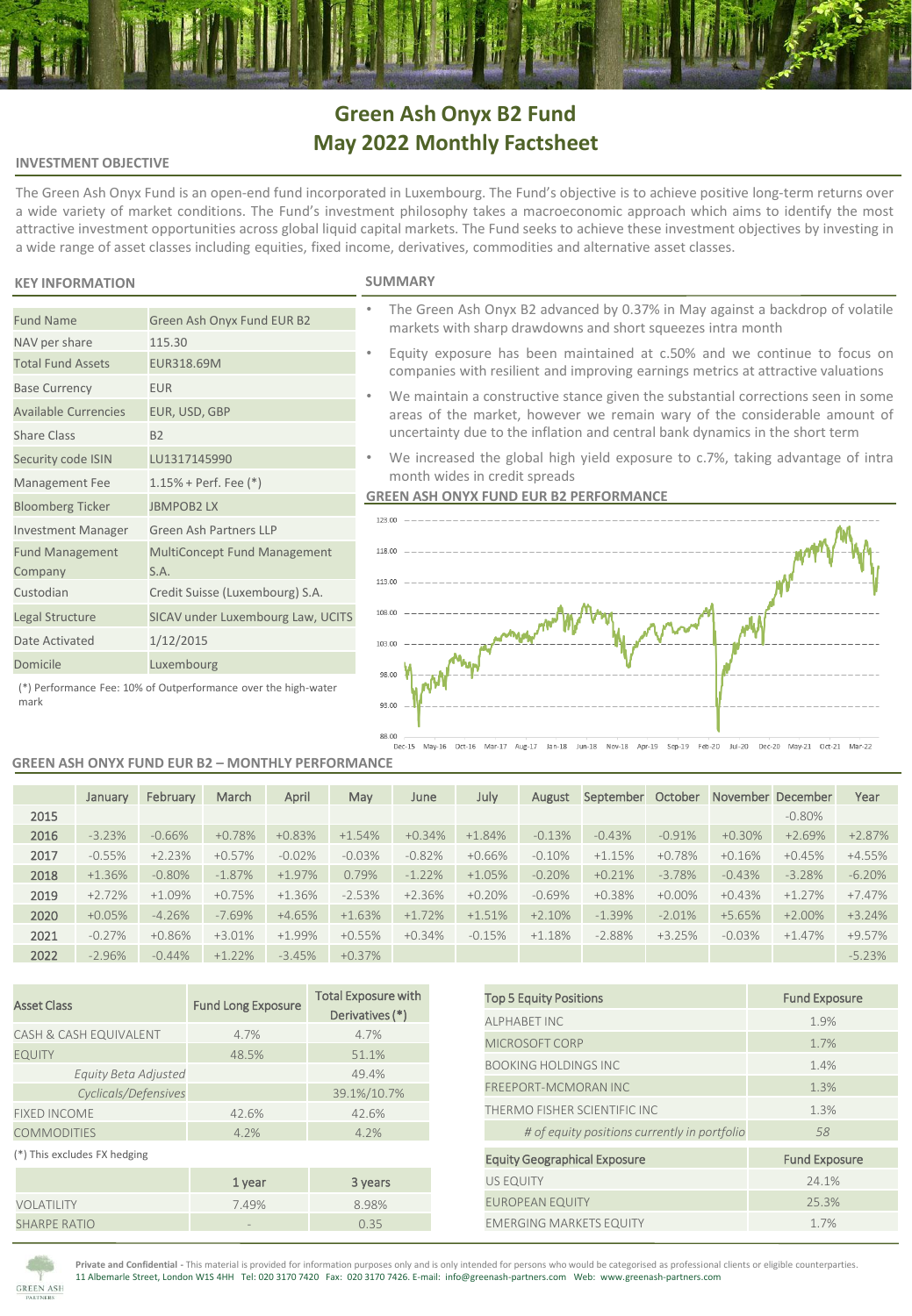# **Green Ash Onyx B2 Fund May 2022 Monthly Factsheet**

# **FUND UPDATE AND OUTLOOK**

High, volatile, increasingly entrenched and debated inflation, the firmly hawkish stance from central banks (FED, BoE, RBA, RBNZ, the Central Bank of India all hiked rates in May), uncertainty around China's economic prospects, the fragile geopolitical situation in Europe, and increasing chances of a recession have all converged to extend the drawdowns of April into the first half of May, especially in US indices. At the lows, the Nasdaq 100 YTD fall had reached almost - 28%. The impact of high inflation on businesses has become clearer via more uncertain revenue and profitability profiles, and added to the increased cost of capital, as shown by the sharp price reactions to the poor releases of usually defensive and inflation resistant businesses like Walmart's or the continued pressure into internet platforms like Snap. However, the fall in asset prices has taken place in a disorderly fashion, resulting in higher and in some cases attractive risk premia following some extreme sentiment readings, all conspiring to provide the backdrop for markets to stabilize and pare back losses in the second half of the month.

Inflation expectations slightly fell over the month, and rates also paused their advance, as did the Dollar Index. Energy and soft commodities were strong, while industrial metals remained firm. European corporate bonds fell, driven by credit spread widening rather than underlying rates weakness, while US corporates were positive. In equities, the Energy sector stood out as especially strong, supported by very positive quarterly releases; Utilities and Financials also posted a steady performance, while Consumer stocks were weak. The Nasdaq 100 closed the month negative -1.65%, while the S&P500 and the Russell were flat; European indices were negative, while Chinese stocks posted positive gains supported by a more constructive regulatory stance, lack of inflation, and attractive multiples.

In this context, the Green Ash Onyx B2 fund advanced +0.37% for May.

Main contributors to overall performance were within Equities. In particular Energy and Financial stocks posted strong advances, e.g. our holdings in TotalEnergies and Exxon, but also in ING and the newly added position in Commerzbank (a clear beneficiary of the upcoming changes in Euro area policy rates as well as of potential cross-border M&A activity). Main detractors were the holdings in Consumer Staples (Costco, Procter & Gamble and Nestle), which proved a not-so-safe heaven due to the high multiples at which they are trading and disappointing outlooks from Walmart and Target. Commodities exposure was mixed with positive attribution from the long Brent position, which was more than offset by the industrial metals decline.

In Bonds, the Treasury Inflation-Protected Securities supported the fund performance. Elsewhere, the BTP-Bund spread has continued to widen, adding positively to the fund NAV.

During the month various changes have been carried out to the equity book in response to earning releases and to rebalance selected positions. We also increase the weight of European Equities adding exposure to Utilities stocks, but maintaining the fund's c.50% weight in global equities. Finally, we rotated part of the portfolio away from investment grade into high yield corporates.

Going forward we remain acutely aware of the headwinds affecting the economy and asset valuations, and maintain a cautious stance. We deem necessary to maintain a well balanced and differentiated portfolio, and are looking to extend the geographical reach of the book beyond the US and Europe, as well as increasing the diversification of the non-equity component.

The developments in inflation expectations, the debate around the effects of rates and quantitative tightening, their spillover into politics, as well as the effects of the conflict in Ukraine and of the Chinese COVID lockdowns remain our main macro focus. But we note that pockets of the markets have reached attractive valuations, and are ready to deploy capital where we deem it is attractive to do so.



**Onyx Fund Equity Sector Exposure (Net)** 

**Onyx Total Assets Geographical Exposure**